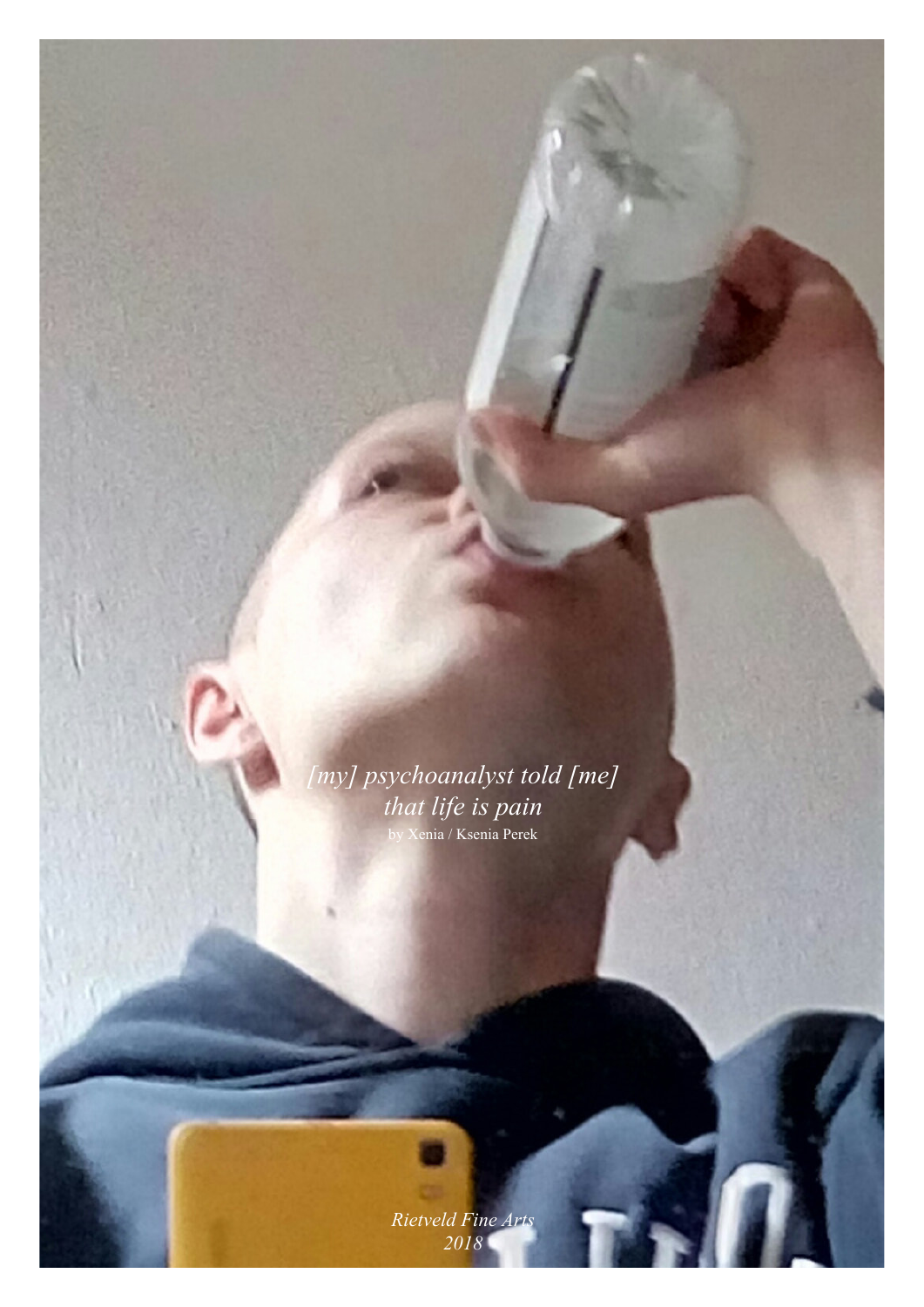## 1)

## *0.5*

*-*

*[My] psychoanalyst told [me] that life is pain 1.0 2.0 3.0 4.0 5.0 6.0 - 6.5 endnotes bibliography*

2) *text written in capital letters*

3)*X images*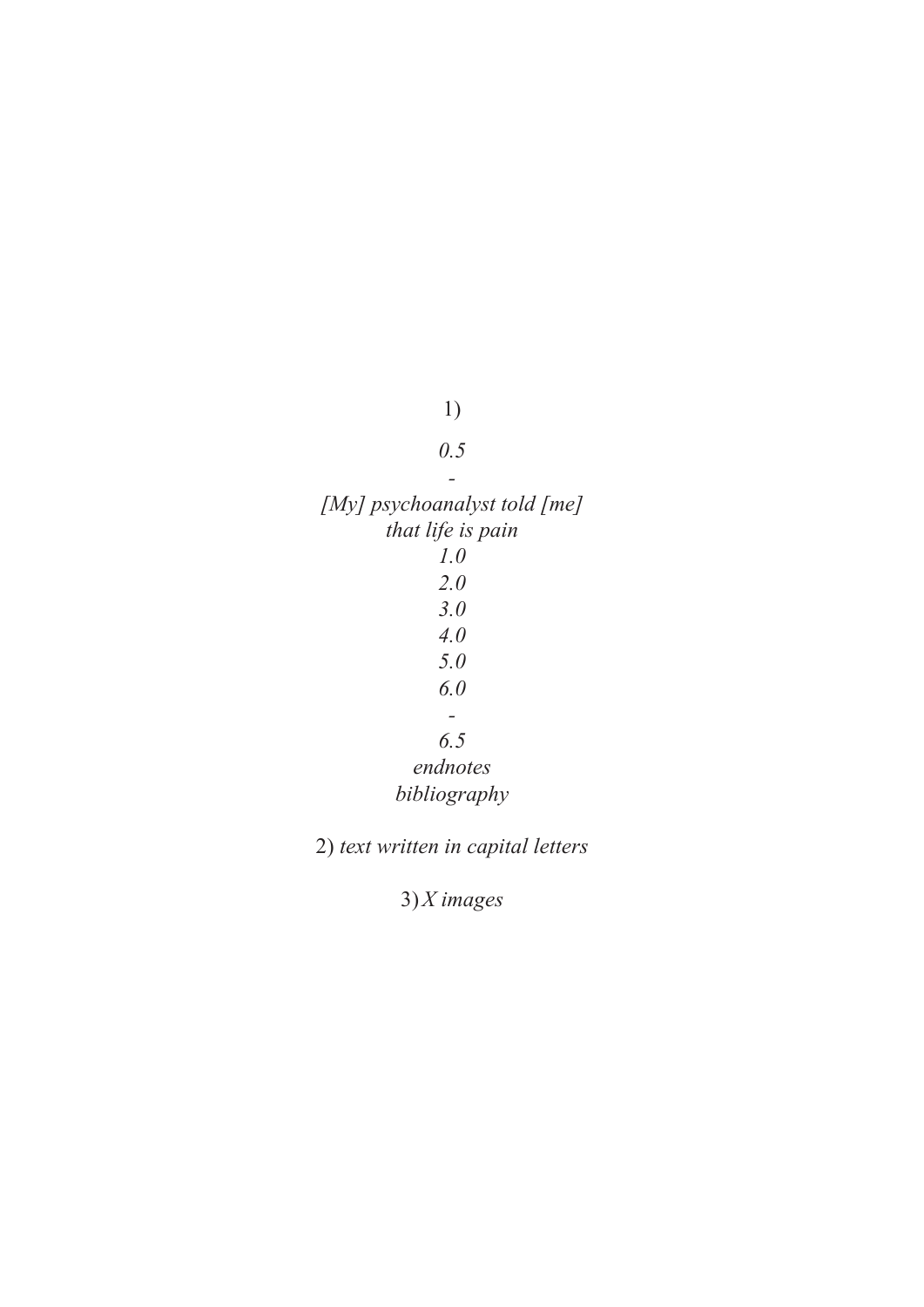## *0.5*

 Some things just have to be revealed. Otherwise, it is a lie towards one's existence. That is how we are interconnected as we need someone to whom we can be expressed. I have been interested in a long time in ways of manifesting the self through photography, film, and occurrence of performativity, which they can imply. Those are not only manifestations of the singular, but they also allow for conscious creation and re-negotiation of who we are, as P.P.Pelbart describes this re-creative process as being *innately genital*<sup>1</sup> . If Dostoevsky undertook that direction in an existentialist thought, he probably would end up writing *Cry and Development*. There is no development without the self, and there is no pain without advancing in life. To be, to grow and to lead life is to be in pain and feeling it implies experiencing it as some singular entity. Dostoevsky main oeuvre was about pain, power and one's perspective and I am investigating the same topics, without Dostoevsky himself, adding a notion of bodily water. It is a challenge to introduce the technical identity of this story as it has such multiple folds, but I would put it that way: Some things are made of water, and some not. An eye is made of water, and a cameralens is not. Therefore, some things have another way of being endowed with power. Some things stay as *some*,and some things and people become *the one*. Some people are more than *one* person. But what is sure is that all water is uncountable. If this sounds like a fortune cookie prophecy, I invite you to read this text.

As Louise Bourgeois said:

*This is something here, and this is something there, and nobody sees any connection. But I see a connection! And this is the value of my work.2*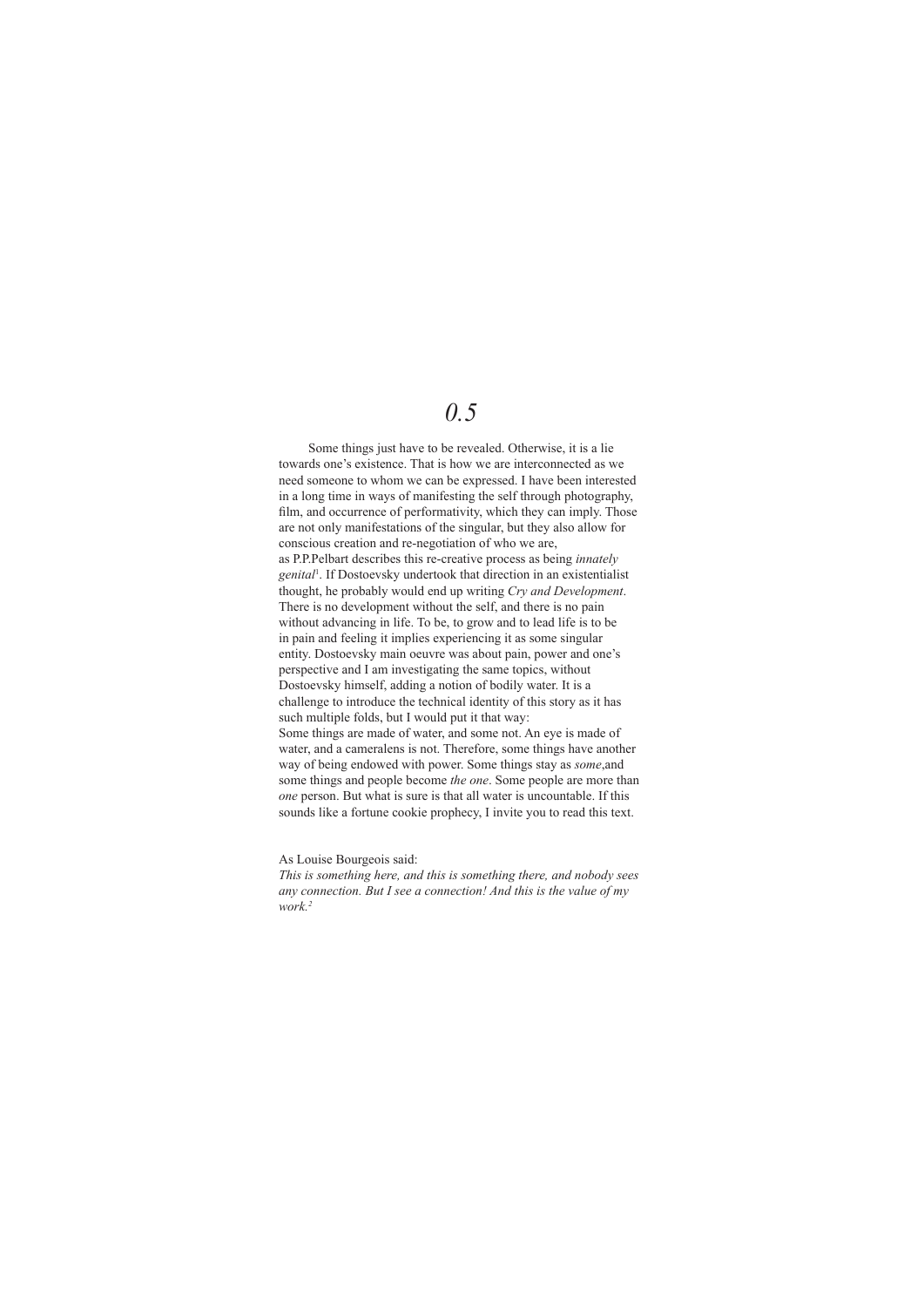## *6.5*

 If I were to think where would this bring me, it just laid out a mental landscape as the whole process. Between the possibility and impossibility of what this text could fix, lays a gesture. Referring to the idea that thought is not an act, a gesture might be somewhere in between those two. I would say a gesture generate further questions.

In this text, I didn't cover yet several subjects, especially scientific ones, such as memory water - a Nobel prize discovery, to think about the relation of memory and subjectivity, and nuclear fusion – a literal form of [atomic] power where hydrogen plays out an important role. When talking over the pain and affectability, I skipped the whole origin of it, which starts from the word *Pathos*. I also didn't manage to dive into an opposite of water – a fire, bringing as examples a book *Psychoanalysis of Fire* and Vietnamese monks self-immolation as an act of resistance towards war. If it comes to a photographic means, I didn't speak yet of a concept of a selfie, which a set of articles under the title *Ego Update* could be a solid base for.

Finally, this text was meant to go towards life and auto-genesis, whereas over the span of writing, I threw out, overboard, death-oriented metaphorical figures, such as *Butoh* and it's relatives - failure, decay, and decomposition.

All this could have become a pain in the ... brain, whereas one can say that a gesture of refusal is a gesture of commitment.